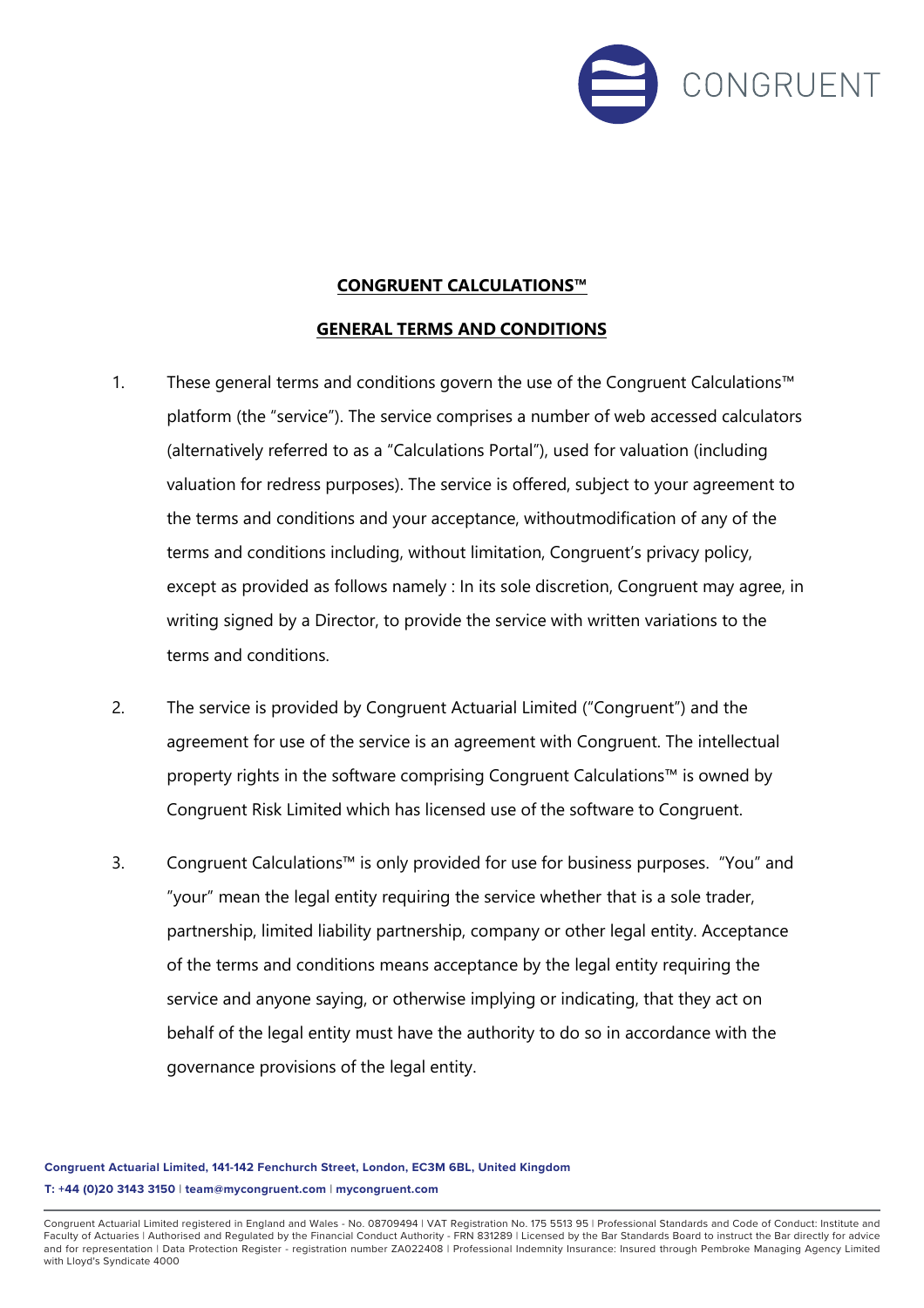- 4. In accordance with advice received from Counsel Congruent is carrying out a "Regulated Activity", as referred to in the Financial Services and Markets Act 2000 (as amended), if Congruent Calculations™ is used to provide assistance in the making of a claim including assistance to a potential or actual claimant or to an adviser of a potential or actual claimant (the "purpose"). Accordingly, you agree that Congruent Calculations™ will not be used at any time for that purpose except to the extent that Congruent has agreed in writing and only to the extent of that agreement and provided all conditions attaching to the agreement are satisfied.
- 5. Use of Congruent Calculations™ is limited to your own business use except where Congruent has agreed in writing that it may be used for "third party" purposes and any additional payments required by Congruent have been paid.
- 6. Please read this agreement carefully before accessing or using the service or continuing to use the service. By accessing or using or continuing to use any part of the service, you agree to be bound by the terms and conditions of the agreement. If you do not agree to all the terms and conditions of the agreement, then you should not access or use or continue to use the service.
- 7. Unless you notify Congruent before the end of the applicable subscription period that you wish to cancel a subscription, your subscription will automatically renew and you authorise Congruent to charge the then-applicable annual, quarterly or monthly fee for such subscription (depending on the frequency previously offered to and accepted by you). Your subscription agreement will be a separate agreement forming part of these terms and conditions and where we charge for a service you will be required to enter into such an agreement (not all services are charged). Congruent will give written notice (which can include by email to the email address that you have registered with Congruent for purposes of the service) of a minimum of a whole calendar month of the start of and any change in the amount payable for a subscription. The service includes access to email support which includes the ability to make requests for technical support assistance by email at any time concerning the use of the service.

2